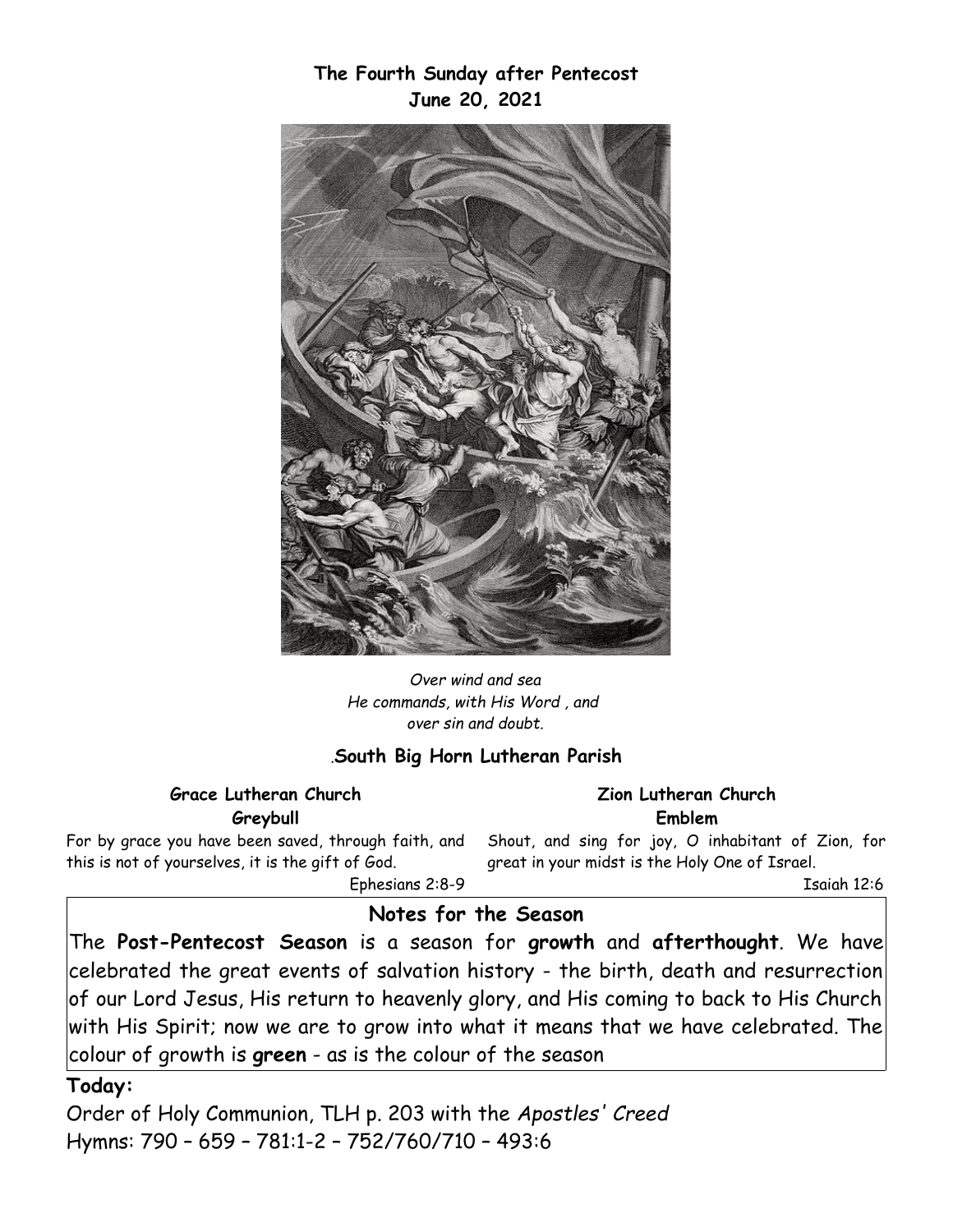# **About Holy Communion**

In the Sacrament we are made one with the risen Christ, and with each other. According to Holy Scripture, oneness in faith and confession is a precondition for such unity. As such, only Christians who share our faith and confession, and who therefore belong to congregations in the fellowship of the Lutheran Church-Missouri Synod, will commune in our church. **Visitors wishing to receive the sacrament** please speak with Pastor prior to the service. We ask that our guests be respectful of our faith. **We sincerely welcome our visitors**; we assure you that we uphold this practice *also* out of concern for *your* spiritual welfare, and that our Pastor would love to study Scripture with you and help you embrace the full counsel of God, so that we can celebrate the Sacrament in a manner pleasing to God and beneficial for us all.

## **Just so we do not forget:**

*What is the First Commandment?* You shall have no other gods. *What does this mean?* We should fear, love and trust in God above all things.

*Of the Small Catechism*

**This is our faith** *– from the Confessions of our Church*

For now we are only half pure and holy. So the Holy Spirit always has some reason to continue His work in us through the Word. He must daily administer forgiveness until we reach the life to come. At that time there will be no more forgiveness, but only perfectly pure and holy people. We will be full of godliness and righteousness, removed and free from sin, death, and all evil, in a new, immortal, and glorified body*. Of the Large Catechism*

**A Life Thought from Lutherans For Life:** Father's Day – Godly fathers protect and preserve and provide (Psalm 124:1-6; Job 38:4, 8-11). Godly fathers do not suggest their daughters abort surprise pregnancies. Godly fathers do not stand idly by and let the mothers of their children make life-ending choices. Godly fathers do not keep silent as a culture of selfishness threatens their loved ones. Godly fathers speak truth and show love and share life!

**A Stewardship Thought for the Sunday:** Part of our readings for today is Mark 4:40 – "He said to them, 'Why are you so afraid? Have you still no faith?' " Faith means trust. If we trust the Lord, what do we have to be afraid of? Isn't it fear that holds us back in our stewardship? Isn't it fear that stops us from following the Lord's Word to give generously toward His work in the Church? Well then, "Why are you so afraid? Have you still no faith?" The Lord has proved His trustworthiness by His cross. You can trust Him. *From the LCMS Stewardship Ministry*